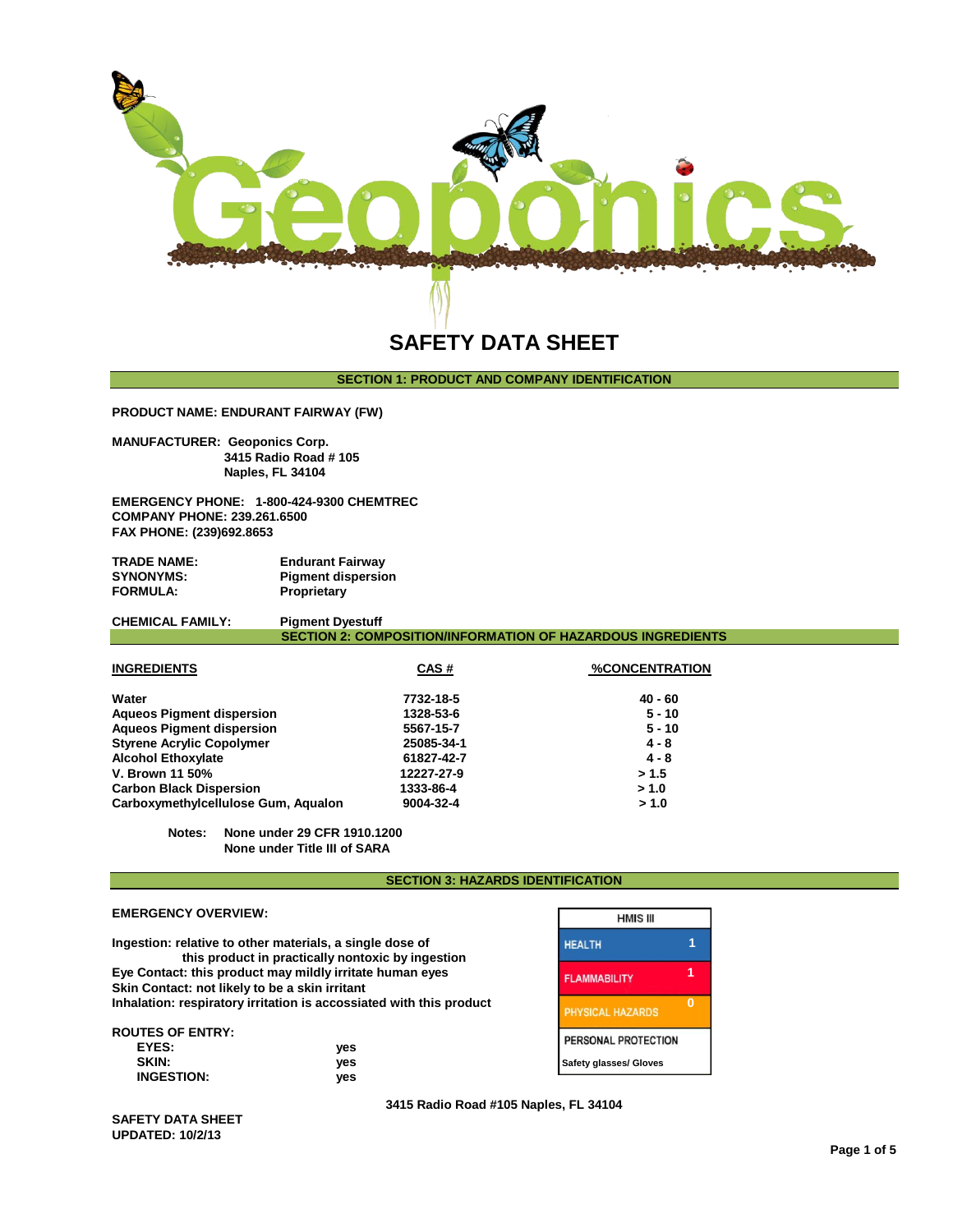#### **POTENTIAL HEALTH EFFECTS OF EXPOSURE:**

**No information was found in the public literature for any effects of exposure and no health evaluation is thus possible. Therfore, handle with car and avoid unnecessary exposures.**

**MEDICAL CONDITIONS GENERALLY AGGRAVATED BY EXPOSURE: No known effects on other illnesses for this product.**

| <b>CARCINOGENICITY</b><br><b>OSHA:</b><br>OTHER: no                                                                                                                                                                                                                                                                                                                                                                                                                                                                                                                                                                                                                                 | <b>ACGIH:</b> | no                   | NTP:                                                                                                                                            | no                                       | IARC: no           |   |
|-------------------------------------------------------------------------------------------------------------------------------------------------------------------------------------------------------------------------------------------------------------------------------------------------------------------------------------------------------------------------------------------------------------------------------------------------------------------------------------------------------------------------------------------------------------------------------------------------------------------------------------------------------------------------------------|---------------|----------------------|-------------------------------------------------------------------------------------------------------------------------------------------------|------------------------------------------|--------------------|---|
|                                                                                                                                                                                                                                                                                                                                                                                                                                                                                                                                                                                                                                                                                     |               |                      |                                                                                                                                                 | <b>SECTION 4: FIRST AID MEASURES</b>     |                    |   |
| EYES:<br>Flush with running water for at least 15 minutes, occasionally lifting the upper and lower eylids. Seek prompt<br>Medical attention if redness or irritation occurs.<br>Wash thoroughly with soap and water for 15 minutes. If skin irritation occurs, seek medical attention.<br>SKIN:<br>If Ingested, seek medical assistance immediately. Give one or two glasses of water to drink.<br><b>INGESTION:</b><br>Move victim to fresh air. Give artificial respiration or oxygen if breathing has stopped. Get prompt medical<br><b>INHALATION:</b><br>attention. Do not give fluids if victim is unconscious.<br>NOTES TO PHYSICIANS OR FIRST AID PROVIDERS:<br>None known |               |                      |                                                                                                                                                 |                                          |                    |   |
|                                                                                                                                                                                                                                                                                                                                                                                                                                                                                                                                                                                                                                                                                     |               |                      |                                                                                                                                                 | <b>SECTION 5: FIRE-FIGHTING MEASURES</b> |                    |   |
| FLAMMABLE LIMITS IN AIR, UPPER:<br>(% BY VOLUME)<br><b>FLASH POINT:</b><br>F:<br>C:                                                                                                                                                                                                                                                                                                                                                                                                                                                                                                                                                                                                 | LOWER:        |                      | > 200 deg. F<br>Not determined<br>Not determined                                                                                                |                                          |                    |   |
| AUTOIGNITION TEMPERATURE:<br>F:<br>$\mathbf{C}$ :                                                                                                                                                                                                                                                                                                                                                                                                                                                                                                                                                                                                                                   |               |                      | Not determined<br>Not determined                                                                                                                |                                          |                    |   |
| <b>NFPA HAZARD CLASSIFICATION</b><br><b>FLAMMABILITY:</b><br><b>HEALTH:</b><br>OTHER:                                                                                                                                                                                                                                                                                                                                                                                                                                                                                                                                                                                               |               |                      |                                                                                                                                                 | <b>REACTIVITY:</b>                       |                    |   |
| <b>HMIS HAZARD CLASSIFICATION</b><br><b>HEALTH:</b><br><b>PROTECTION:</b>                                                                                                                                                                                                                                                                                                                                                                                                                                                                                                                                                                                                           | 1<br>B        | <b>FLAMMABILITY:</b> | $\mathbf{1}$                                                                                                                                    |                                          | <b>REACTIVITY:</b> | 0 |
| <b>EXTINGUISHING MEDIA:</b>                                                                                                                                                                                                                                                                                                                                                                                                                                                                                                                                                                                                                                                         |               | Water<br>Foam        | Alcohol resistant foam<br><b>Carbon Dioxide</b><br>Dry Chemical                                                                                 |                                          |                    |   |
| <b>SPECIAL FIRE FIGHTING PROCEDURES:</b><br>None known                                                                                                                                                                                                                                                                                                                                                                                                                                                                                                                                                                                                                              |               |                      |                                                                                                                                                 |                                          |                    |   |
| UNUSUAL FIRE AND EXPLOSION HAZARDS:                                                                                                                                                                                                                                                                                                                                                                                                                                                                                                                                                                                                                                                 |               |                      | None known                                                                                                                                      |                                          |                    |   |
| <b>HAZARDOUS DECOMPOSITION PRODUCTS:</b>                                                                                                                                                                                                                                                                                                                                                                                                                                                                                                                                                                                                                                            |               |                      | Burning organic pigments may emit noxious fumes which may include carbon<br>monoxide, carbon dioxide, nitrous oxides, or other toxic compounds. |                                          |                    |   |

## **SECTION 6: ACCIDENTAL RELEASE MEASURES**

**ACCIDENTAL RELEASE MEASURES:**

**Utilize recommended protective clothing and equipment. Contain spill. Spills should be swept or shoveled up and collected for disposal, avoiding the formation of dust. Clean up may be accomplished by flushing with a limited quantity of water if appropriate or by dust removal of contaminated soil. Place material or soil in appropriate waste disposal containers.**

**Spilled product should be collected and absorbed. Remove residuals with soap and water.** 

**3415 Radio Road #105 Naples, FL 34104** 

**SAFETY DATA SHEET UPDATED: 10/2/13**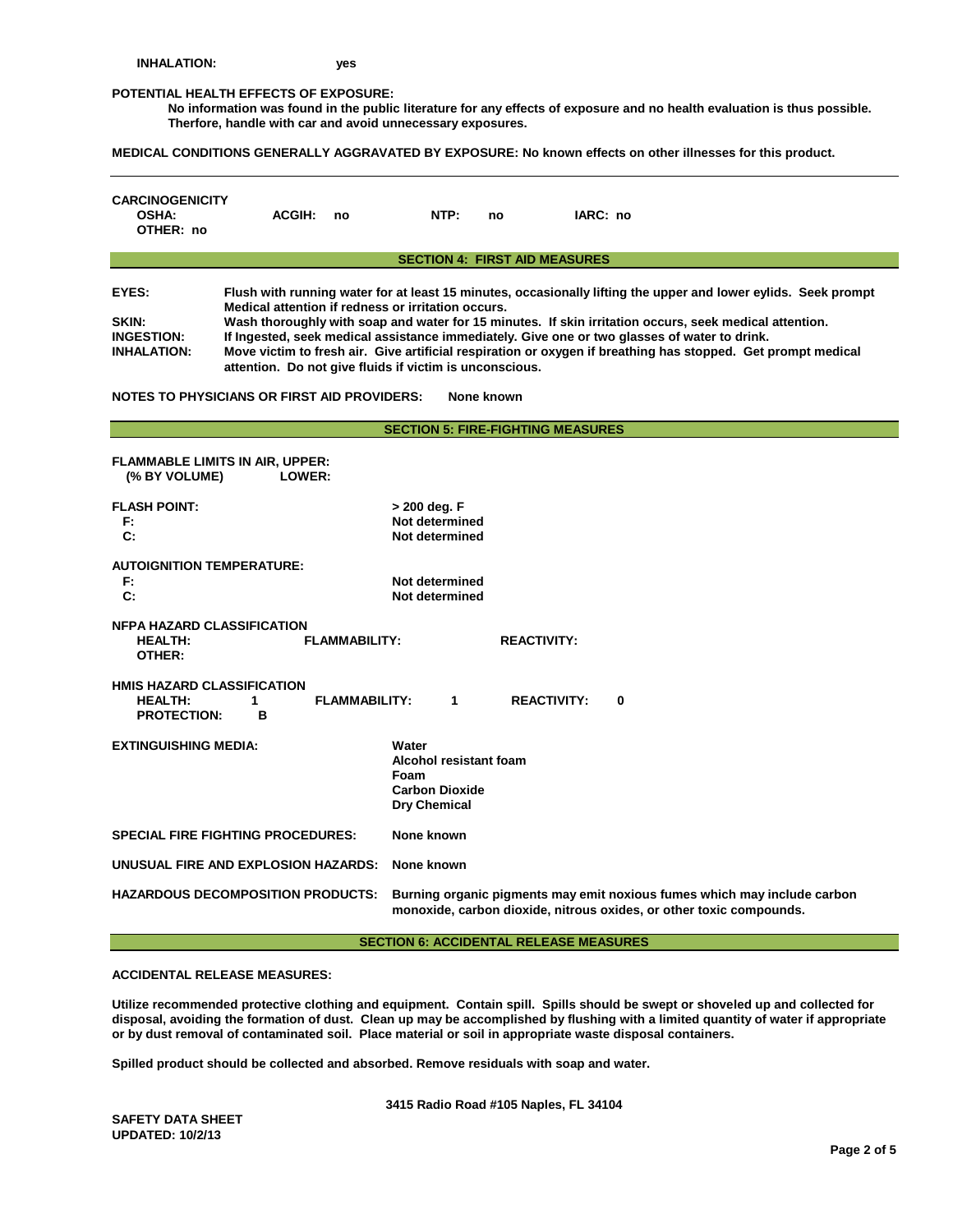| <b>SECTION 7: HANDLING AND STORAGE</b>                                                                                                                                          |                                                                                                                                                            |  |  |  |
|---------------------------------------------------------------------------------------------------------------------------------------------------------------------------------|------------------------------------------------------------------------------------------------------------------------------------------------------------|--|--|--|
| <b>HANDLING AND STORAGE:</b>                                                                                                                                                    | Keep containers closed, avoid getting on skin or in eyes when handling product.                                                                            |  |  |  |
| <b>OTHER PRECAUTIONS:</b>                                                                                                                                                       | Store in accordance with standard approved warehousing procedures. Avoid freezing.<br>Product may separate if allowed to stand over a long period of time. |  |  |  |
|                                                                                                                                                                                 | Storage Temperature: MAX 120F MIN 40F<br>Indoor: preferred Outdoor: acceptable Heated: in the winter months Refrigerated: NA                               |  |  |  |
| <b>SECTION 7 NOTES:</b><br>A moderately cool, dry, well ventilated area is considered adequate for the storage of pigment<br>containers. Direct source of heat must be avoided. |                                                                                                                                                            |  |  |  |
| <b>SECTION 8: EXPOSURE CONTROLS/PERSONAL PROTECTION</b>                                                                                                                         |                                                                                                                                                            |  |  |  |
| <b>ENGINEERING CONTROLS:</b>                                                                                                                                                    | All ventilation should be designed in accordance with OSHA<br>standard (29 CFR 1910.94).                                                                   |  |  |  |
| <b>VENTILATION:</b>                                                                                                                                                             | Local ventilation recommended - mechanical ventialation may be used.                                                                                       |  |  |  |
| <b>RESPIRATORY PROTECTION:</b>                                                                                                                                                  | None required with normal use of product.                                                                                                                  |  |  |  |
| <b>PERSONAL PROTECTIVE EQUIP:</b>                                                                                                                                               | HMIS PP, I Safety Glasses, Gloves, Dust and Vapor Respirator<br>HMIS PP, N   Splash Goggles                                                                |  |  |  |

**EYE PROTECTION: Safety glasses or chemical splash goggles. OTHER PROTECTIVE CLOTHING OR EQUIPMENT: Rubber apron WORK HYGIENIC PRACTICES: Recommend washing exposed parts with soap and water** 

**SECTION 8 NOTES: Work Practices: avoid contact with the skin, eyes, and clothing. Avoid breathing vapors. Use with adequate ventilation. Wash thoroughly after handling product. Eye wash station and safety shower in work areas.** 

Avoid getting on skin or in eyes.

Butyl Rubber, PVC or Neoprene gloves.

# **SECTION 9: PHYSICAL AND CHEMICAL PROPERTIES APPEARANCE: Green Mild Latex Odor PHYSICAL STATE: Liquid pH AS SUPPLIED: 8-9 pH (Other): BOILING POINT: > 212 deg.F. MELTING POINT: Not determined FREEZING POINT: Not determined VAPOR PRESSURE (mmHg): Not determined<br>
VAPOR DENSITY (AIR = 1): Not determined VAPOR DENSITY (AIR = 1): Not determined SPECIFIC GRAVITY (H2O = 1): 1.17-1.19 g/ml** SPECIFIC GRAVITY (H2O = 1): **EVAPORATION RATE: Not determined SECTION 9: PHYSICAL AND CHEMICAL PROPERTIES (con't)**

**SOLUBILITY IN WATER: Dispersible PERCENT SOLIDS BY WEIGHT: PERCENT VOLATILE: 55-58% BY WT**/ **BY VOL @ F: C: VOLATILE ORGANIC COMPOUNDS (VOC): None WITH WATER: LBS/GAL WITHOUT WATER:** 

#### **SECTION 10: STABILITY AND REACTIVITY**

**STABILITY: Stable CONDITIONS TO AVOID (STABILITY): not known INCOMPATIBILITY (MATERIAL TO AVOID): Strong oxidizing agents and acids**

**3415 Radio Road #105 Naples, FL 34104** 

**SAFETY DATA SHEET UPDATED: 10/2/13**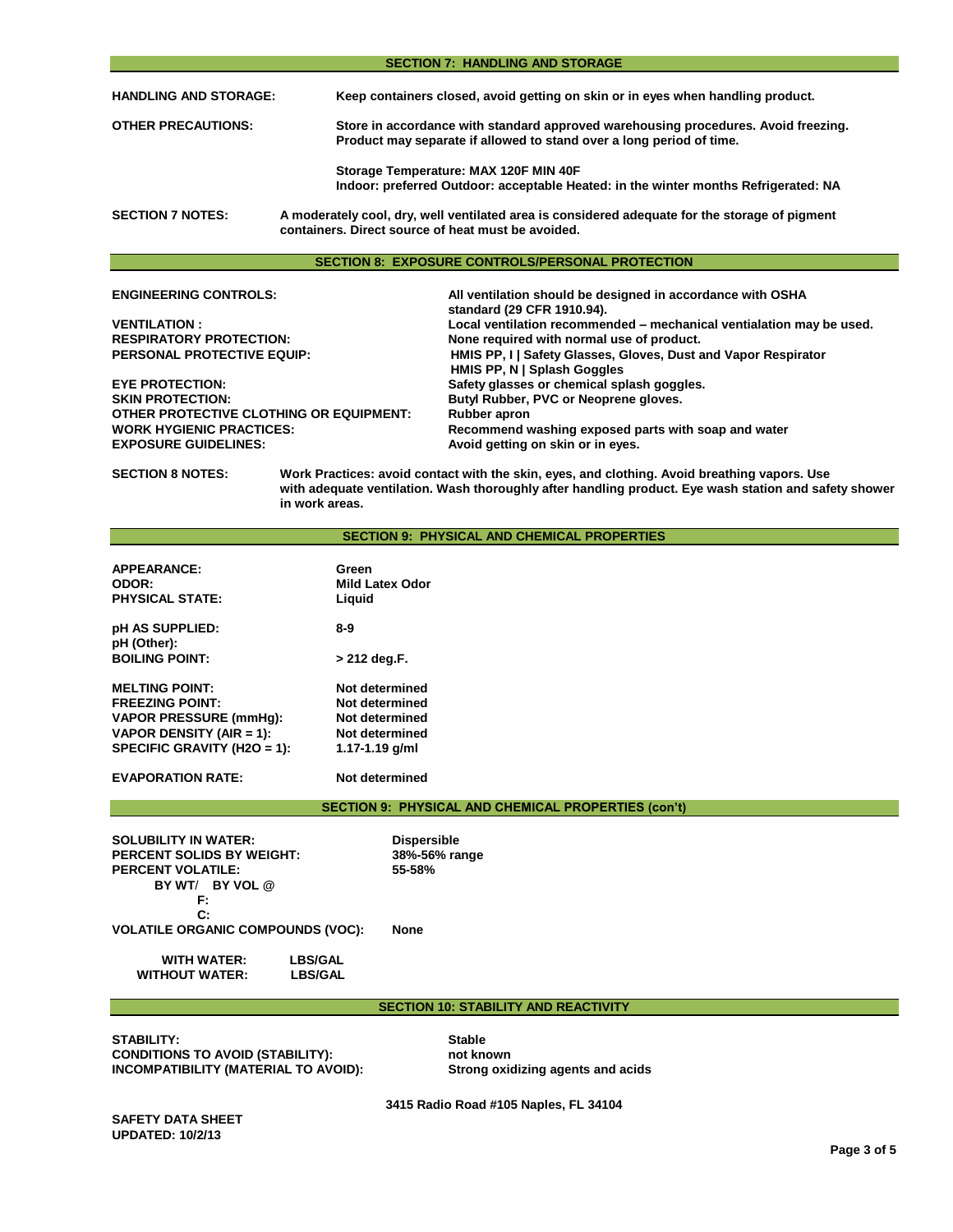| <b>HAZARDOUS DECOMPOSITION OR BY-PRODUCTS:</b>                                                                                                                                                                                                                                                    |                                                                                                                                                                              | burning organic pigments may emit noxious fumes which may include<br>carbon monoxide, carbon dioxide, nitrous oxides, or other toxic<br>compounds. |                                                                                                      |  |  |
|---------------------------------------------------------------------------------------------------------------------------------------------------------------------------------------------------------------------------------------------------------------------------------------------------|------------------------------------------------------------------------------------------------------------------------------------------------------------------------------|----------------------------------------------------------------------------------------------------------------------------------------------------|------------------------------------------------------------------------------------------------------|--|--|
| <b>HAZARDOUS POLYMERIZATION:</b><br>Will not occur                                                                                                                                                                                                                                                |                                                                                                                                                                              |                                                                                                                                                    |                                                                                                      |  |  |
|                                                                                                                                                                                                                                                                                                   |                                                                                                                                                                              | <b>SECTION 11: TOXICOLOGICAL INFORMATION</b>                                                                                                       |                                                                                                      |  |  |
| <b>TOXICOLOGICAL INFORMATION:</b>                                                                                                                                                                                                                                                                 |                                                                                                                                                                              | Oral in rat for LD50 is > 5000mg/kg                                                                                                                |                                                                                                      |  |  |
|                                                                                                                                                                                                                                                                                                   |                                                                                                                                                                              | <b>SECTION 12: ECOLOGICAL INFORMATION</b>                                                                                                          |                                                                                                      |  |  |
| No data available<br><b>ECOLOGICAL INFORMATION:</b>                                                                                                                                                                                                                                               |                                                                                                                                                                              |                                                                                                                                                    |                                                                                                      |  |  |
|                                                                                                                                                                                                                                                                                                   |                                                                                                                                                                              | <b>SECTION 13: DISPOSAL CONSIDERATIONS</b>                                                                                                         |                                                                                                      |  |  |
| <b>WASTE DISPOSAL METHOD:</b><br>Small quantities may be treated in aerobic wastewater treatment systems. Larger quantities<br>may be incenerated or landfill after solidification in permitted systems. Dispose of collected<br>waste in accordance with federal, state, and local regulations.  |                                                                                                                                                                              |                                                                                                                                                    |                                                                                                      |  |  |
| <b>RCRA HAZARD CLASS:</b>                                                                                                                                                                                                                                                                         | No - Not as sold                                                                                                                                                             |                                                                                                                                                    |                                                                                                      |  |  |
|                                                                                                                                                                                                                                                                                                   |                                                                                                                                                                              | <b>SECTION 14: TRANSPORT INFORMATION</b>                                                                                                           |                                                                                                      |  |  |
| <b>U.S. DEPARTMENT OF TRANSPORTATION</b><br><b>PROPER SHIPPING NAME:</b><br><b>HAZARD CLASS:</b><br><b>LABEL STATEMENT:</b>                                                                                                                                                                       | Not hazardous<br>Not restricted                                                                                                                                              |                                                                                                                                                    |                                                                                                      |  |  |
| <b>WATER TRANSPORTATION</b><br><b>PROPER SHIPPING NAME:</b><br><b>HAZARD CLASS:</b><br><b>LABEL STATEMENTS:</b>                                                                                                                                                                                   | Not hazardous<br>Not restricted                                                                                                                                              |                                                                                                                                                    | *** This product is not shipped by water***                                                          |  |  |
| <b>AIR TRANSPORTATION</b><br><b>PROPER SHIPPING NAME:</b><br><b>HAZARD CLASS:</b><br><b>LABEL STATEMENTS:</b>                                                                                                                                                                                     | Not hazardous<br>Not restricted                                                                                                                                              |                                                                                                                                                    | *** This product is not shipped by air***                                                            |  |  |
| <b>OTHER AGENCIES:</b><br>Considered non-hazardous in transportation regualtions                                                                                                                                                                                                                  |                                                                                                                                                                              |                                                                                                                                                    |                                                                                                      |  |  |
| <b>SECTION 15: REGULATORY INFORMATION</b>                                                                                                                                                                                                                                                         |                                                                                                                                                                              |                                                                                                                                                    |                                                                                                      |  |  |
| <b>U.S. FEDERAL REGULATIONS</b>                                                                                                                                                                                                                                                                   |                                                                                                                                                                              |                                                                                                                                                    | TSCA (TOXIC SUBSTANCE CONTROL ACT): All components of this product are listed on the TSCA Inventory. |  |  |
| CERCLA (COMPREHENSIVE RESPONSE COMPENSATION, AND LIABILITY ACT):                                                                                                                                                                                                                                  |                                                                                                                                                                              |                                                                                                                                                    | Not regulated                                                                                        |  |  |
| SARA TITLE III (SUPERFUND AMENDMENTS AND REAUTHORIZATION ACT):<br>This product contains no known<br>chemicals that are on the list of toxic chemicals subject to the reporting requirements of<br>Section 313 of the emergency planning & community right to know act of 1986 & of 40 CFR<br>372. |                                                                                                                                                                              |                                                                                                                                                    |                                                                                                      |  |  |
| <b>311/312 HAZARD CATEGORIES:</b><br>None                                                                                                                                                                                                                                                         |                                                                                                                                                                              |                                                                                                                                                    |                                                                                                      |  |  |
| <b>313 REPORTABLE INGREDIENTS:</b><br>None                                                                                                                                                                                                                                                        |                                                                                                                                                                              |                                                                                                                                                    |                                                                                                      |  |  |
| <b>INTERNATIONAL REGULATIONS:</b>                                                                                                                                                                                                                                                                 | All components of this product are included on the European Inventory of Existing Chemical<br>Substances in compliance with council directive 67/548/EEC and its amendments. |                                                                                                                                                    |                                                                                                      |  |  |
| <b>SECTION 15 NOTES:</b><br>This product is not registered with the FDA                                                                                                                                                                                                                           |                                                                                                                                                                              |                                                                                                                                                    |                                                                                                      |  |  |

**SECTION 16: OTHER INFORMATION**

**OTHER INFORMATION: None known**

**3415 Radio Road #105 Naples, FL 34104**